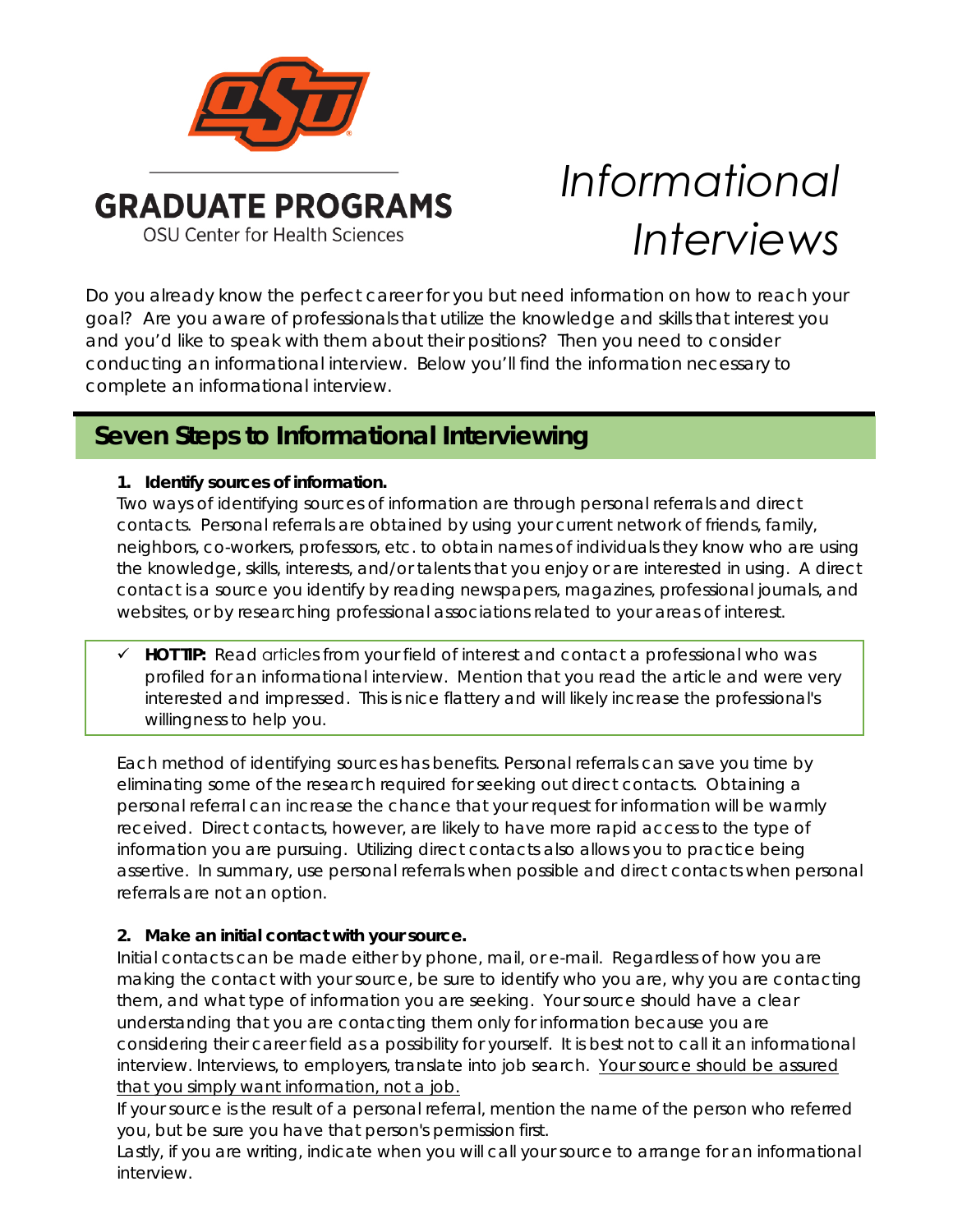#### **3. Arrange the details of your interview.**

When personally speaking with your potential source, ask him/her for fifteen to twenty minutes of time to visit and to learn more about his/her position and career area. If possible, arrange to meet with your source at their workplace. If this is not possible, scheduling a telephone interview may be necessary.

If your potential information source is not able to assist you, ask if he/she knows anyone who might be able to provide the information you are seeking and if your source would mind you using his/her name when contacting that person.

#### **4. Prepare interview questions.**

Before you interview your source, you should develop a list of good questions to help you obtain the information you desire. You should also research the company thoroughly in preparation. Remember that an informational interview allows you to obtain a "real world" perspective and information not readily available from other sources, therefore ask questions that can't be answered by common reference materials. Questions should be open- ended and not "Yes/No" questions since open-ended questions provoke a more detailed response. A list of possible questions to ask is provided at the end of this Ready Reference.

#### **5. Interview your source.**

On the day of your scheduled interview, be sure that you respect your source's time by being punctual and by only staying as long as you are welcome. Some sources will be happy to allow you more time than you initially requested, however others don't have the additional time to spare.

Realize that conducting an effective informational interview involves more than simply asking questions; active listening and observing is the key to gaining all of the information your source has to provide. Allow the interview to progress on a natural course and you will likely obtain more information than you were initially seeking. Pay attention to your source's attitude and feelings about their job and organization, and take brief notes throughout the interview so you don't forget the valuable information. Some sources may also allow you to tape your conversation, but remember to ask for permission beforehand if you want to use this option. Remember, at no time during the interview should you ask for a job! If you're talking about careers, they know you want a job and if they can help you, they most likely will without your asking.

#### **6. Ask for additional referrals.**

As a member of the career area you are considering, your source undoubtedly knows other professionals in that same career field. Remember to ask your source for the names of others who he/she believes would be valuable to you in obtaining information about this career option.

#### **7. Send a thank you note to your source.**

You should always follow up with your contacts promptly with a brief thank you note. Thank you notes allow you to express your appreciation for the time and useful information your source granted you, and they leave a favorable impression with your source in case you need more assistance in the future.